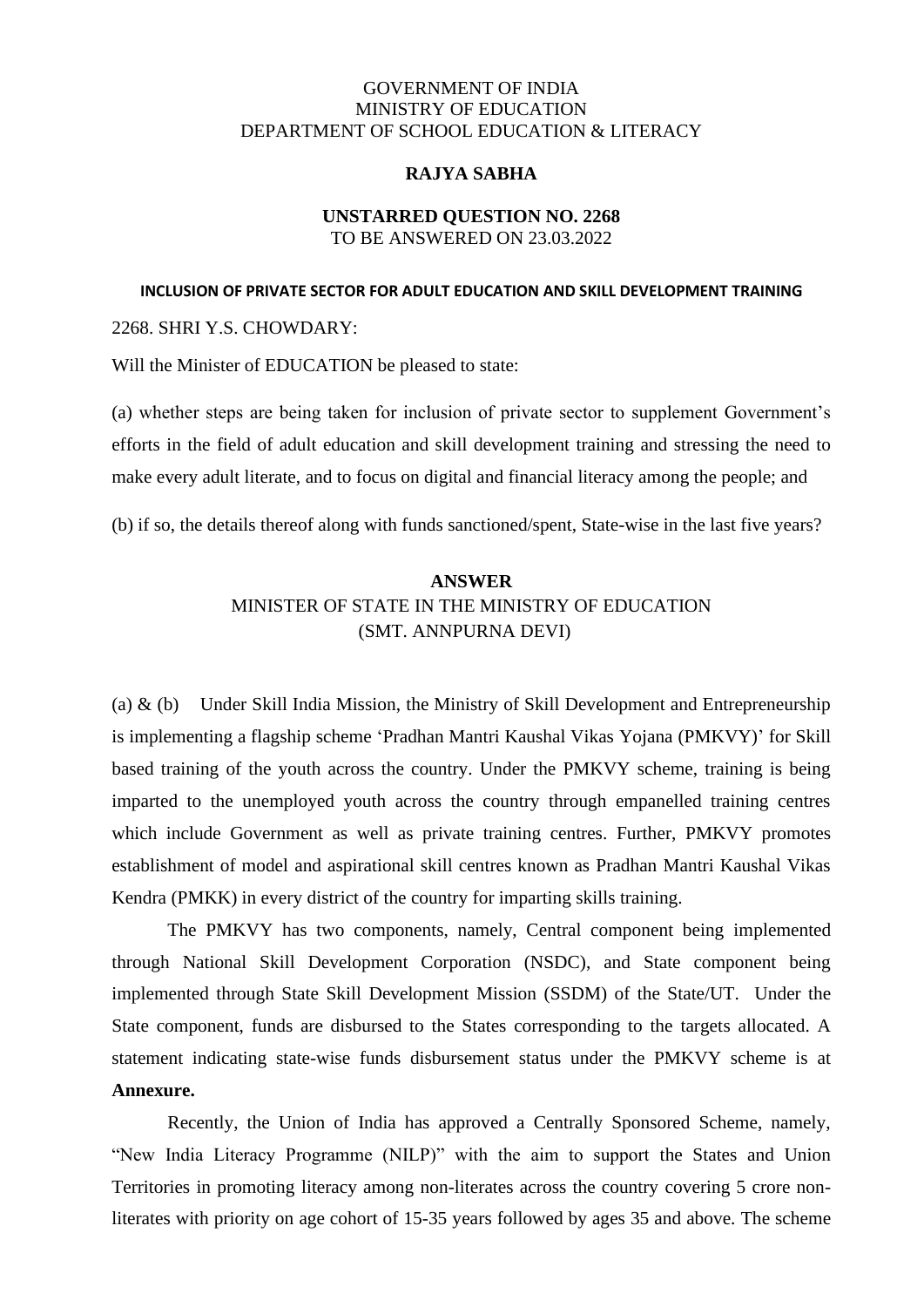has been approved with a financial outlay of Rs.1037.90 crore including Central share of Rs.700.00 crore and State share of Rs.337.90 crore during the implementation period from 2022-23 to 2026-27. The scheme is based on community engagement where support is to be garnered from Community members including from HEIs, volunteers from Nehru Yuva Kendra Sangathan, National Service Scheme, etc, volunteers from Aanganwadi, teachers, and other institutions.

The NILP has five components namely, Foundational Literacy and Numeracy, Critical Life Skills, Vocational Skills Development, Basic Education and Continuing Education. Critical life skills include financial literacy, digital literacy, commercial skills, health care and awareness, child care and education, family welfare, etc. Foundational Literacy and Numeracy is to be imparted through Critical Life Skills. Basic education includes preparatory (classes 3-5), middle (classes 6-8) and secondary stage (classes 9-12) equivalency. Continuing Education includes engaging holistic adult education courses in arts, sciences, technology, culture, sports, recreation, as well as other topics of interest or use of local learners. Skill development is a part of continuous learning process with a view to skilling for obtaining local employment, reskilling and upskilling.

**\*\*\*\***